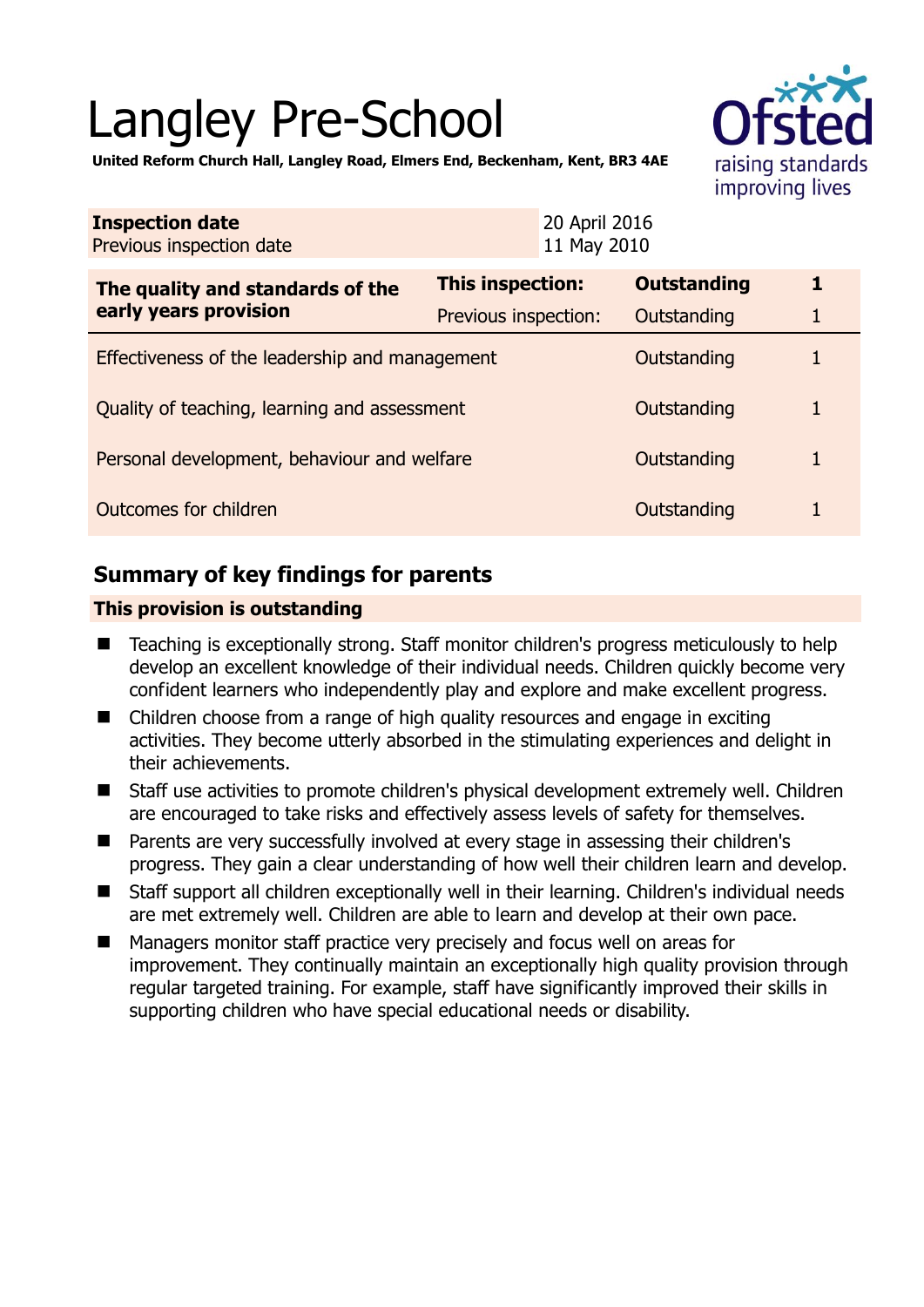## **What the setting needs to do to improve further**

## **To further improve the quality of the early years provision the provider should:**

■ continue to build on opportunities to encourage children's early writing skills even further.

## **Inspection activities**

- The inspector observed activities in two rooms and in the outside area.
- The inspector completed joint evaluations of activities with the pre-school manager.
- The inspector looked at children's records, including tracking, observations and planning procedures and a range of other relevant documentation.
- The inspector held meetings with the pre-school manager and discussions with staff. She reviewed the pre-school's self-evaluation, evidence of the suitability and qualifications of staff working in the pre-school.
- The inspector spoke to a small selection of parents during the inspection and also took account of parents' views through written feedback.

#### **Inspector**

Judith Harris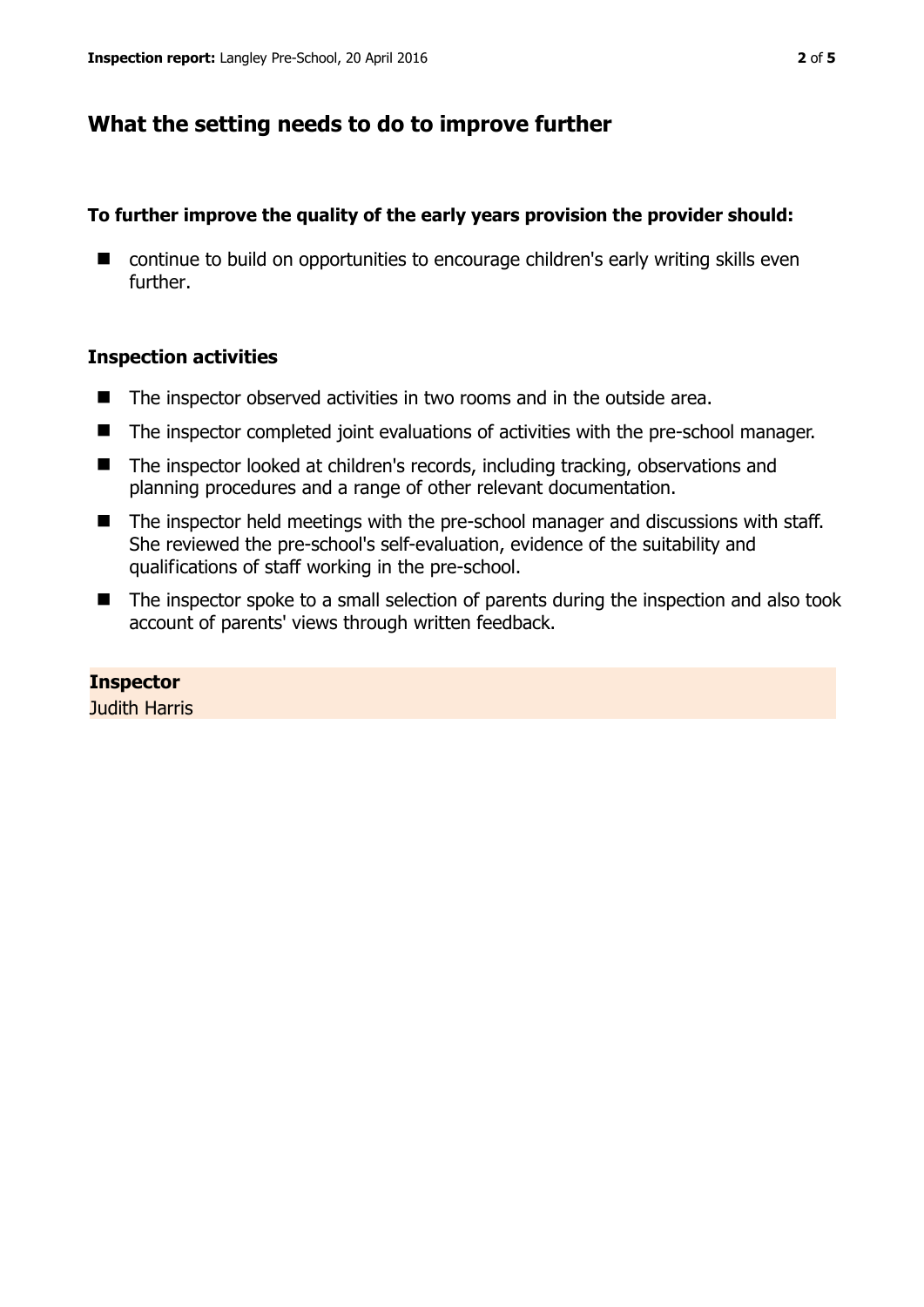## **Inspection findings**

## **Effectiveness of the leadership and management is outstanding**

Safeguarding is effective. All staff know and understand safeguarding procedures, which they follow closely to promote children's welfare and safety. Staff have an excellent understanding of all areas of learning. Managers closely evaluate how staff work with children to effectively promote very high levels of teaching and learning in all areas and identify areas for improvement. For example, they have identified that they could encourage children's early writing skills more. Staff have regular training and clear systems for sharing updated skills with all staff to maintain very high quality practice. Staff have excellent links with other professionals to help ensure that children's individual needs are exceptionally well met and they receive the best possible support.

## **Quality of teaching, learning and assessment is outstanding**

Staff excel in promoting children's learning through children's interests. They have a very clear understanding of children's needs and provide highly appropriate activities and experiences to engage children in their learning. For example, children experiment with creative foam materials using their hands or tools to discover how the materials feel and move. Staff make excellent use of ongoing observations to monitor progress and notice where children need extra help. They are quick to adjust plans to reflect children's individual needs and swiftly close any gaps in learning.

#### **Personal development, behaviour and welfare are outstanding**

Children of all abilities play in extensively well-resourced play spaces where they quickly develop the confidence to choose for themselves. Children are involved in exciting activities that very effectively promote their self-esteem and an excellent confidence in their own ability. For example, children play at the work bench where they skilfully used real tools to drill, screw and saw. They become very dextrous and skilfully learn how to manage their own safety, using the tools and equipment with extreme care. Staff are exceptionally sensitive to the children's needs, which helps them to settle well and feel emotionally secure.

#### **Outcomes for children are outstanding**

Children are confident and highly motivated. They quickly become independent learners. The extensive range of activities inspires children and ignites their curiosity. For example, children's listening skills were enhanced at a music session where staff helped children to carefully follow simple instructions. Children's communication skills and understanding are extensively promoted. For example, staff use a wide range of language and non-verbal instructions to encourage children to concentrate well and to take turns as they play. All children are extremely well prepared for the next stage of their learning.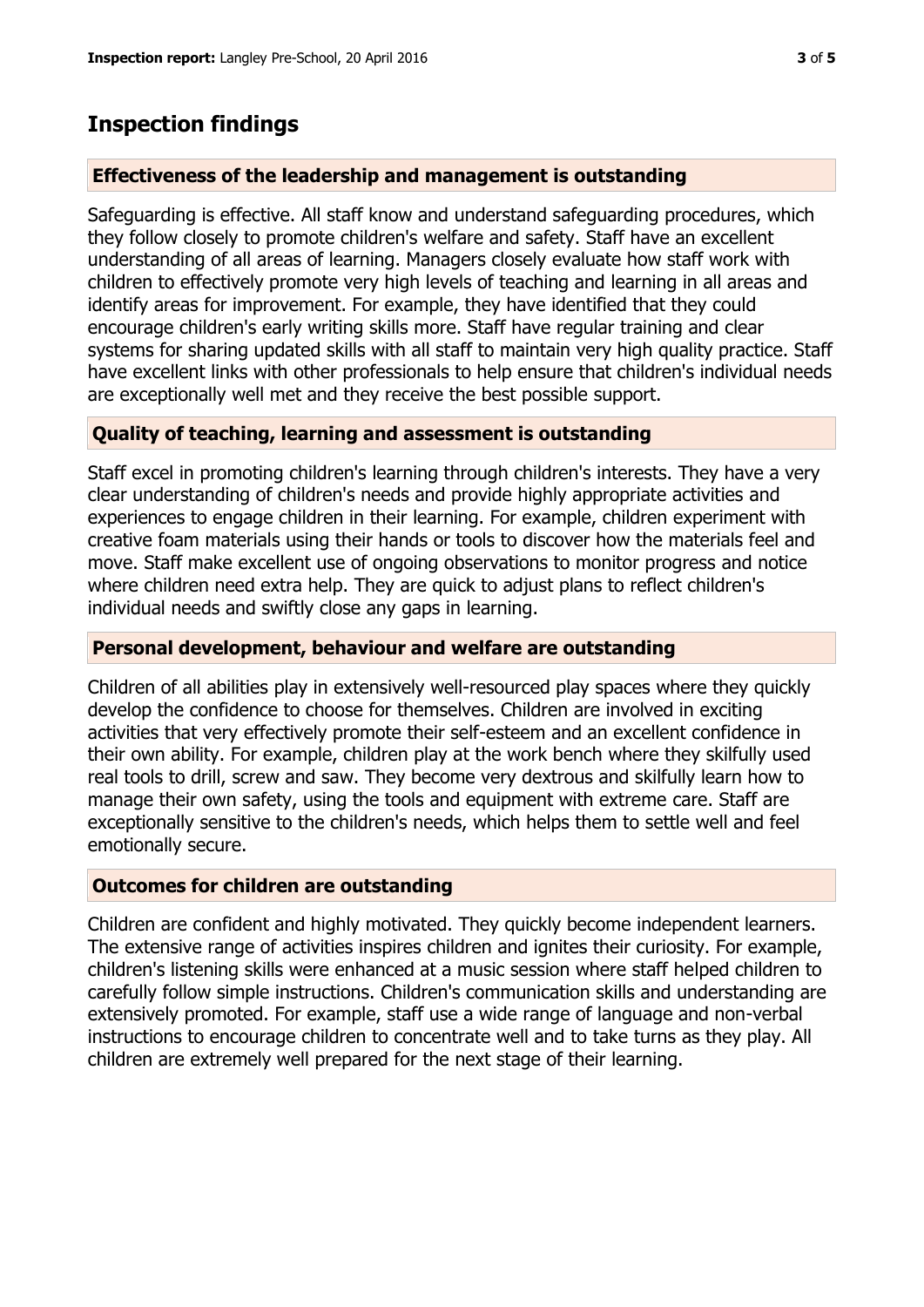## **Setting details**

| Unique reference number       | 159399                                                                               |  |
|-------------------------------|--------------------------------------------------------------------------------------|--|
| <b>Local authority</b>        | <b>Bromley</b>                                                                       |  |
| <b>Inspection number</b>      | 826062                                                                               |  |
| <b>Type of provision</b>      | Sessional provision                                                                  |  |
| Day care type                 | Childcare - Non-Domestic                                                             |  |
| <b>Registers</b>              | Early Years Register, Compulsory Childcare<br>Register, Voluntary Childcare Register |  |
| <b>Age range of children</b>  | $2 - 5$                                                                              |  |
| <b>Total number of places</b> | 32                                                                                   |  |
| Number of children on roll    | 45                                                                                   |  |
| <b>Name of provider</b>       | Jennifer Jupp                                                                        |  |
| Date of previous inspection   | 11 May 2010                                                                          |  |
| <b>Telephone number</b>       | 0780 3826290                                                                         |  |

Langley Pre-School registered in 1999 and is located in Beckenham, Kent. The pre-school opens from Monday to Friday during term time only. Sessions are from 9.15am to 12.30pm. The pre-school offers an optional lunch club from 12.30pm to 1.30pm. The preschool employs nine members of childcare staff, eight of whom hold appropriate early years qualifications at level 2 and level 3. The pre-school provides funded early education for children age two, three and four years.

This inspection was carried out by Ofsted under sections 49 and 50 of the Childcare Act 2006 on the quality and standards of provision that is registered on the Early Years Register. The registered person must ensure that this provision complies with the statutory framework for children's learning, development and care, known as the Early Years Foundation Stage.

Any complaints about the inspection or the report should be made following the procedures set out in the guidance 'Complaints procedure: raising concerns and making complaints about Ofsted', which is available from Ofsted's website: www.gov.uk/government/organisations/ofsted. If you would like Ofsted to send you a copy of the guidance, please telephone 0300 123 4234, or email enquiries@ofsted.gov.uk.